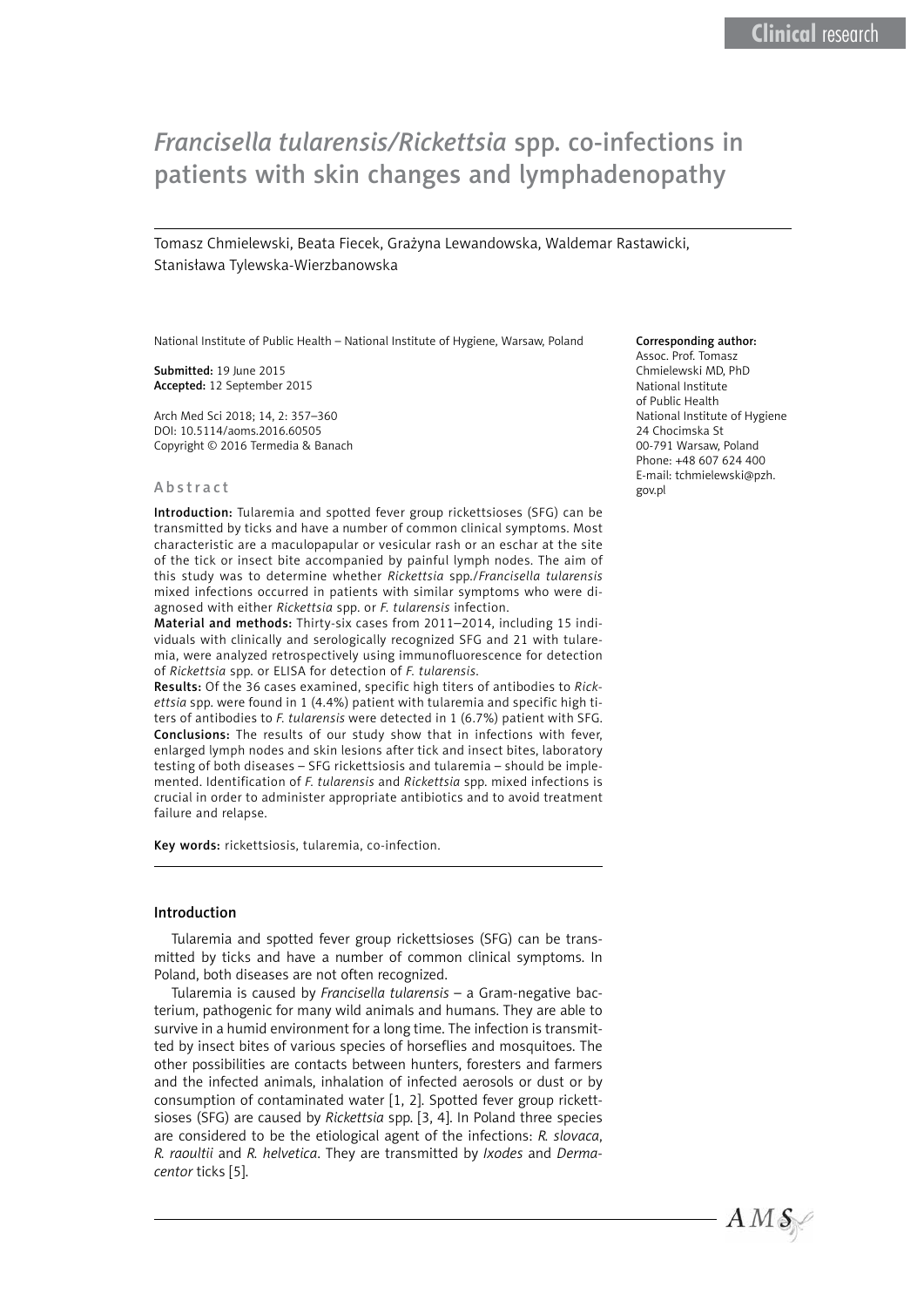Both infections usually affect individuals with a history of being in a wooded area.

The incubation time of tularemia from infection to onset of symptoms ranges from 3 to 5 days. A painless ulcer appears at the site of the bite and evolves to a scar. Local lymph nodes are enlarged and they are usually painful. In about one third of the cases lymph nodes suppurate. Ulceroglandular and glandular forms are the most common for this infection. Systemic symptoms include fever, chills, malaise, fatigue and sleepiness. Patients may also complain of a headache and a sore throat [2].

The incubation time of SFG rickettsioses is usually 1 week (1–15 days). The characteristic symptoms are a maculopapular or vesicular rash or an eschar at the site of the tick bite accompanied by painful lymph nodes. General symptoms associated with acute rickettsial infections are nonspecific and include fever, headache, malaise, and sometimes nausea and vomiting [4].

Due to the similar clinical picture of both diseases, the aim of our study was to determine whether *Rickettsia* spp./*Francisella tularensis* mixed infections occurred in patients who were diagnosed with either *Rickettsia* spp. or *F. tularensis* infection.

### Material and methods

Thirty-six cases from the years 2011–2014, including 15 individuals with clinically and serologically recognized SFG and 21 with tularemia, were analyzed retrospectively. The mean age of the patients was 36 years; 28 (78%) of the patients were male and 8 (22%) female. Detailed anamnesis was obtained from 23 patients. All of them presented with skin changes and lymphadenopathy.

For detection of IgM and IgG *Rickettsia* spp. antibodies, microimmunofluorescence (MIF) was used as the reference method for serodiagnosis of rickettsioses, with inactivated *R. typhi* and *R. rickettsii* antigens (Rickettsia IFA IgM, Rickettsia IFA IgG, Focus diagnostic, USA).

Specific IgM and IgG antibodies to *F. tularensis*  were tested with Serion ELISA classic Francisella tularensis IgG/IgM (Institut Virion/Serion GmbH, Wurzburg, Germany).

## Results

We tested the serum from 36 patients who had a confirmed diagnosis of either SFG or tularemia infection. Of these 36, 15 individuals had a confirmed SFG infection and 21 had a confirmed tularemia infection.

Of the 21 patients with a confirmed tularemia infection, we detected antibodies against *Rickettsia* spp. in 10 (47.6%) patients. Of these, 6 (28.6%) patients had non-significant, low-level antibodies (titer of  $1:32$ ) and  $3(14.3%)$  patients had low-level antibodies (titer of 1 : 64) against *Rickettsia* spp. (data not shown). A single patient (4.4%) had a specific high titer of 1 : 128 to *Rickettsia* spp. (Table I).

Of the 15 patients with confirmed SFG infection, 3 (20%) had antibodies to *F. tularensis*. Of these patients, 1 had a specific high titer to *F. tularensis* (Table I).

Co-infections of *F. tularensis* and *Rickettsia* spp. were recognized on the basis of a high level of antibodies in the 2 (5.5%) patients described above. The first patient had been recognized as a tularemia case in June 2013 (case 1) and SFG had been recognized in the second patient in August of the same year (case 2).

Table I. Clinical symptoms and results of diagnostic tests in patients with mixed infection

| Case           | Clinical diagnosis<br>(symptoms of disease)                                                                                                                         | Day of<br>symptoms <sup>1</sup> | F. tularensis ELISA <sup>2</sup> |     | R. rickettsii IFA <sup>3</sup> |       | Treatment                                                                                                                                                                   |
|----------------|---------------------------------------------------------------------------------------------------------------------------------------------------------------------|---------------------------------|----------------------------------|-----|--------------------------------|-------|-----------------------------------------------------------------------------------------------------------------------------------------------------------------------------|
|                |                                                                                                                                                                     |                                 | lgM                              | IgG | IgM                            | IgG   |                                                                                                                                                                             |
| 1              | Fever up to 39°C, ulcer<br>in the left popliteal<br>fossa with regional<br>lymphadenopathy,<br>tachycardia, chills,<br>significant weakness<br>and malaise, fatigue | 35                              | 165                              | 100 | Negative                       | 1:128 | Ceftazidime (2.0 g/day)<br>and clarithromycin<br>$(500 \text{ mg/day})$<br>Meropenem (1.5 g/day)<br>with vancomycin<br>(1.5 g/day)<br>Doxycycline<br>$(200 \text{ mg/day})$ |
|                | Asymptomatic –<br>treatment control                                                                                                                                 | 105                             | 36                               | 130 | Negative                       | 1:64  |                                                                                                                                                                             |
| $\mathfrak{D}$ | Fever up to 39°C,<br>suppurating eschar<br>on the right lower<br>leg, regional<br>lymphadenopathy                                                                   | 14                              | 104                              | 100 | Negative                       | 1:512 | Doxycycline<br>$(200 \text{ mg/day})$                                                                                                                                       |

<sup>1</sup>Patients were tested on various days of disease symptoms. <sup>2</sup>Level of specific antibodies to F. tularensis according to ELISA test: IgM *antibodies positive > 25, IgG antibodies positive > 12. 3 IgG serum antibodies endpoint titers of R. rickettsii according to IFA test: 1 : 256*  and greater are considered presumptive evidence of recent or current infection, < 1 : 256 and ≥ 1 : 64 past or early infection, < 1 : 64 no *antibody detected.*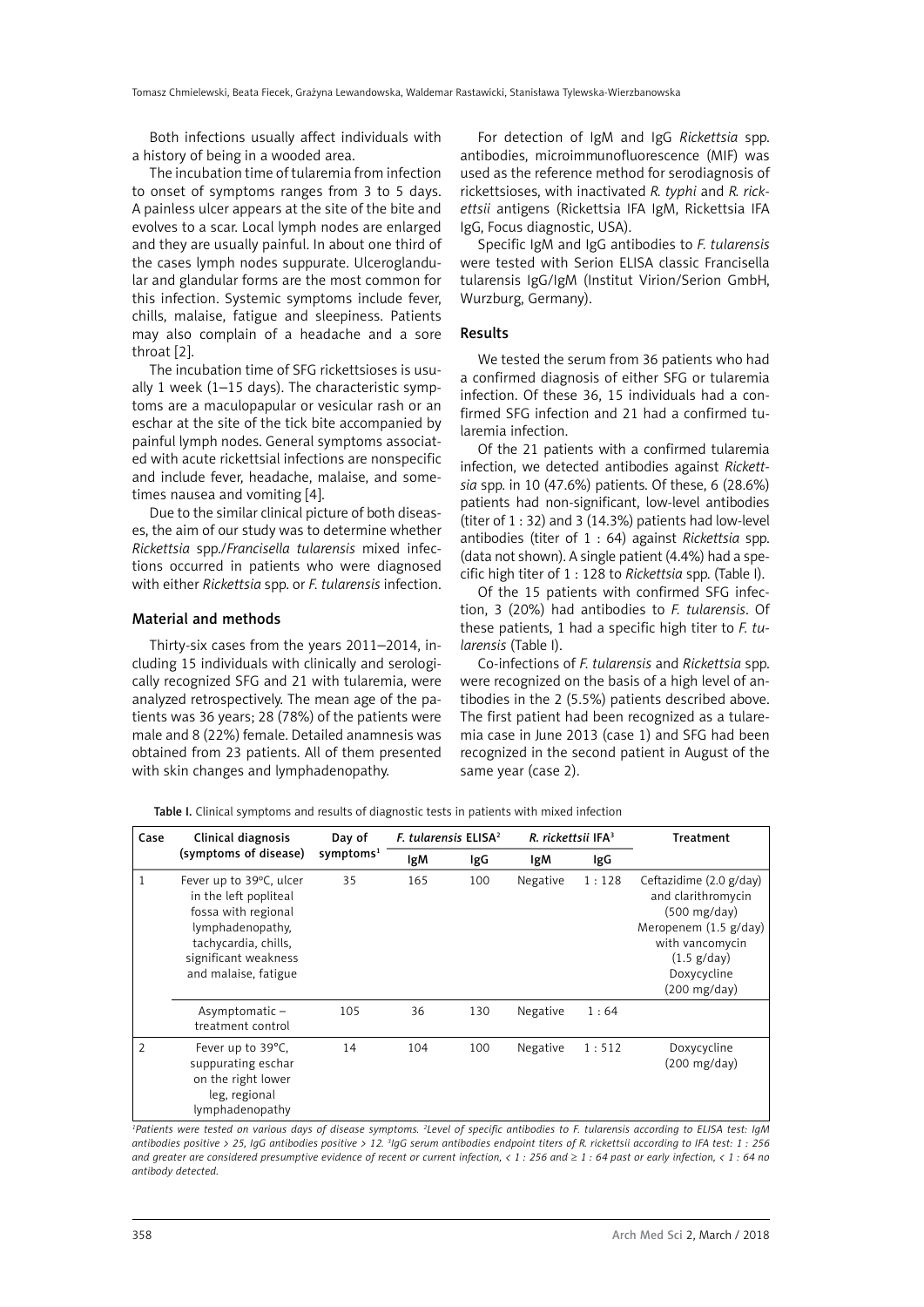Case 1: A 39-year-old man was admitted to the hospital in June of 2013 for fever up to 39°C with chills, significant weakness and malaise and fatigue for 2 weeks. A few days before the appearance of symptoms the patient has been bitten by an insect in the left popliteal fossa with subsequent swelling and inflammatory infiltration. Physical examination on admission revealed tachycardia to 120 beats/min, ulcer in the left popliteal fossa and packages of enlarged (up to several cm) lymph nodes in the left groin. In laboratory blood tests, moderate leukocytosis (13 000 cells/ µl) and elevated C-reactive protein (CRP) (40 mg/l) were noted. The patient was treated intravenously with ceftazidime (2.0 g/day) and clarithromycin (500 mg/day). The results of Lyme disease serological tests were negative. The treatment was modified using meropenem (1.5 g/day) with vancomycin (1.5 g/day) after 3 days due to the lack of improvement. Fever and chills subsided and an ulcer in the popliteal fossa healed up, but tachycardia, perspiration occurring 3–5 times a day and swollen lymph nodes in the left groin persisted. After a few days, despite antibiotic treatment, one of the enlarged lymph nodes suppurated, and was surgically removed. During 3 weeks of hospitalization the intensity of all symptoms decreased. Prior to discharge, blood tests for tularemia and SFG rickettsiosis were performed. Both diseases were confirmed with serology. Treatment with doxycycline (200 mg/day) was ordered. Over the next week the symptoms resolved completely.

Case 2: A 51-year-old man was admitted to the hospital in August of 2013 for fever up to 39°C with a suppurating eschar on the right lower leg. In the right inguinal area multiple enlarged lymph nodes were found. He reported that he had been bitten by an insect a few days earlier. SFG rickettsiosis or tularemia was suspected. The immunofluorescence test with *R. rickettsii* antigen showed a high titer of IgG class of antibodies. Specific IgG and IgA antibodies to *F. tularensis* were detected as well. Doxycycline (200 mg/day) was used in treatment.

# Discussion

The results of our serological testing indicate that *Rickettsia* spp./*F. tularensis* co-infections may occur in humans in Poland. Infections caused by both pathogens separately have been described as the SENLAT syndrome – scalp eschar and neck lymphadenopathy after tick bite [6–9].

In nature, *Rickettsia* spp. and *F. tularensis* have been found in host-feeding and questing ticks in Germany [10], Austria [11], and Czechoslovakia [12]. Both pathogens have been found in ticks of the genera *Dermacentor* and *Ixodes* – the most prevalent arthropod vectors capable of infection dissemination in Poland as well as in Europe [5]. The occurrence of *Rickettsia* spp. in ticks depends on the species and geographical location in the country. They were detected in up to 26% of *I. ricinus* and 57% of *D. reticulatus* ticks [5, 10, 13, 14].

Co-infections with *F. tularensis* and other tickborne pathogens have been described so far in ticks and reservoir animals. However, it depends on bacterial species and strains as well as the ability to survive and to transmit the disease agent to a susceptible host [15, 16]. The most potent in circulation in ticks seem to be *Borrelia burgdorferi* sensu lato, *Anaplasma* spp., and *F. tularensis*. Species specificity of small mammals as the reservoir for various tick-borne pathogens determines the possibility of co-infections. It has been found that *Rattus rattus* could be a host for both *B. burgdorferi* and *F. tularensis*, whereas in *Apodemus agrarius* and *Mus musculus* these three pathogens can occur separately only. *Rickettsia* spp./*F. tularensis* co-infection in animals thus far was detected in *Clethrionomys glareolus* and *Microtus arvalis*, but there are no data on such cases in humans [17, 18].

The outcome of the distribution of these microorganisms in ticks is human infections, particularly in professional groups with high risk of acquiring tick-borne disease. The presence of antibodies to SFG rickettsiae has been detected in 14.7% to 36.0% of forest workers in Poland [19]. The prevalence of antibodies to *F. tularensis* among forest workers is 2.1% to 3.2% of tested individuals in Poland [20–22]. Seroprevalence data on risk groups indicate that neither SFG rickettsioses nor tularemia is a rare disease, as has been reported in many countries of Europe [1, 2, 23, 24], and mixed infection may occur not only in Poland but in also other geographical areas outside of Europe.

Performing serological tests, cross-reactions should be taken into consideration. It has been found that in some patients examined for tularemia, false positive results were obtained due to the presence of cross reacting antibodies to *Yersinia*, *Brucella*, *Salmonella* and *Legionella* [25]. Until now, cross reactions in rickettsial infections have been detected among antigens of bacteria within the genus *Rickettsia* only [3].

Recognition of rickettsiosis/tularemia co-infections in humans is of great importance for correct antibiotic treatment. Doxycycline (200 mg/day) remains the treatment of choice for tick-transmitted rickettsioses. In patients with severe hypersensitivity to tetracyclines, chloramphenicol can be considered as an alternate therapy, but its use is limited by side effects. Other broad-spectrum antibiotics, including penicillins, cephalosporins, and aminoglycosides, are ineffective for rickettsial diseases [7].